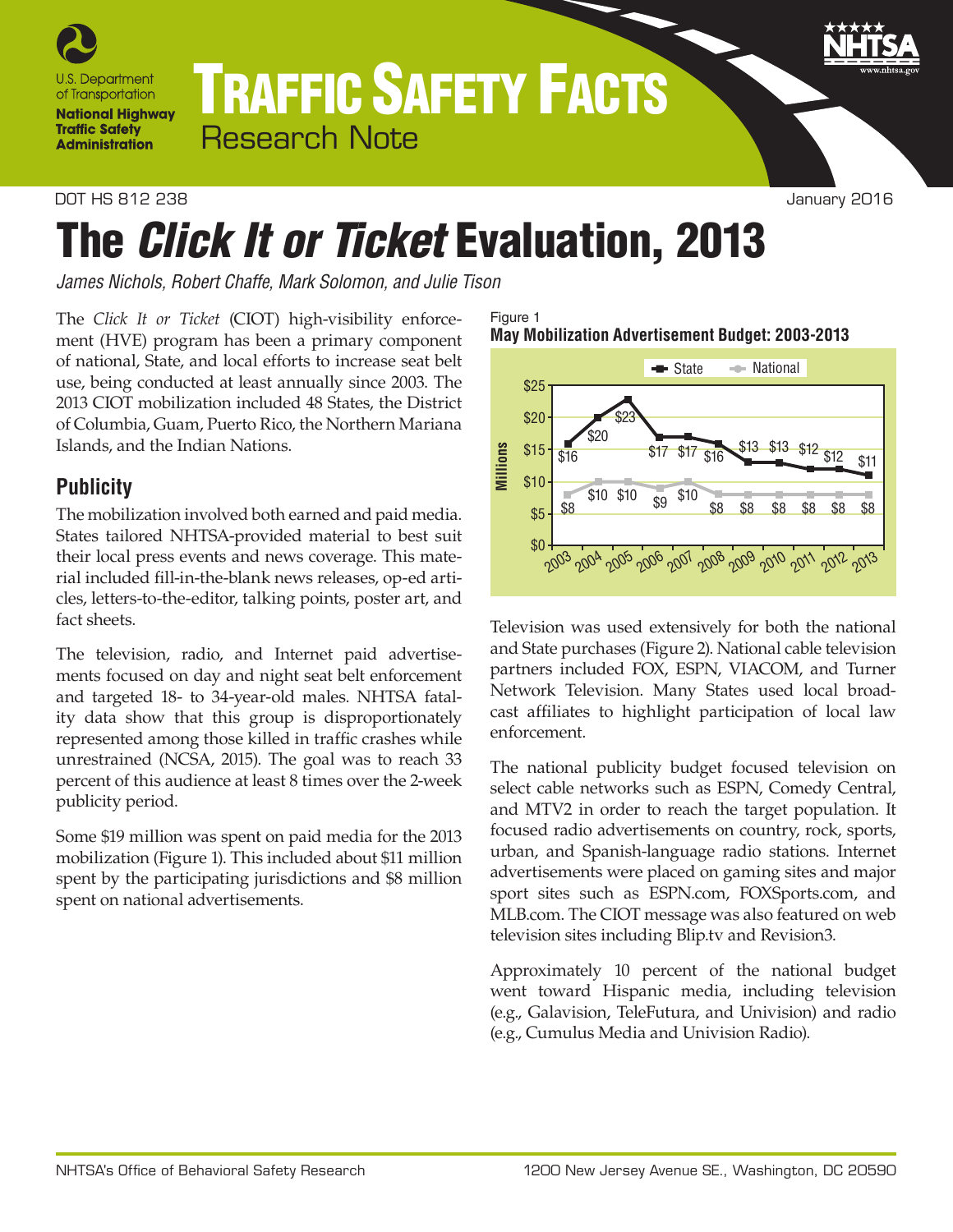#### Figure 2 **2013 Advertisement Budget by Media Type**



# **Enforcement Activity**

More than 9,600 law enforcement agencies participated in the 2013 CIOT mobilization. Of these agencies, about 8,800 provided data on their activity during that period. Among the 48 States and DC, nearly 375,000 citations were issued for non-use of seat belts during the 2-week mobilization. This represented 12 citations per 10,000 residents, a decrease from 14 in 2012, when about 9,000 agencies reported. This index has declined by almost 50 percent since the peak of CIOT program activity in 2005 when it was 25 per 10,000 residents (Figure 3).

Figure 3

**Rate of Reported Seat Belt Citations per 10,000 Residents: 2003-2013**



The CIOT seat belt citation rate was higher in primary enforcement law States than in secondary law States in 2013 (Figure 4). By contrast, the rate of speed citations was higher in secondary law States than in primary law States.





# **Awareness Survey**

A nationally representative telephone survey was administered before and after the 2013 mobilization to measure changes in awareness. A random-digit-dialing procedure was used to sample 2,945 respondents (i.e., 1,467 pre and 1,478 post). About 588 males 18 to 34 years old were oversampled to analyze changes within this group separately from the total sample (i.e., 276 pre and 282 post). For several indices, statistically significant changes were not found for the target sample; however, the small sample size for this group may have contributed to these findings. The sampling methodology was unchanged from 2012.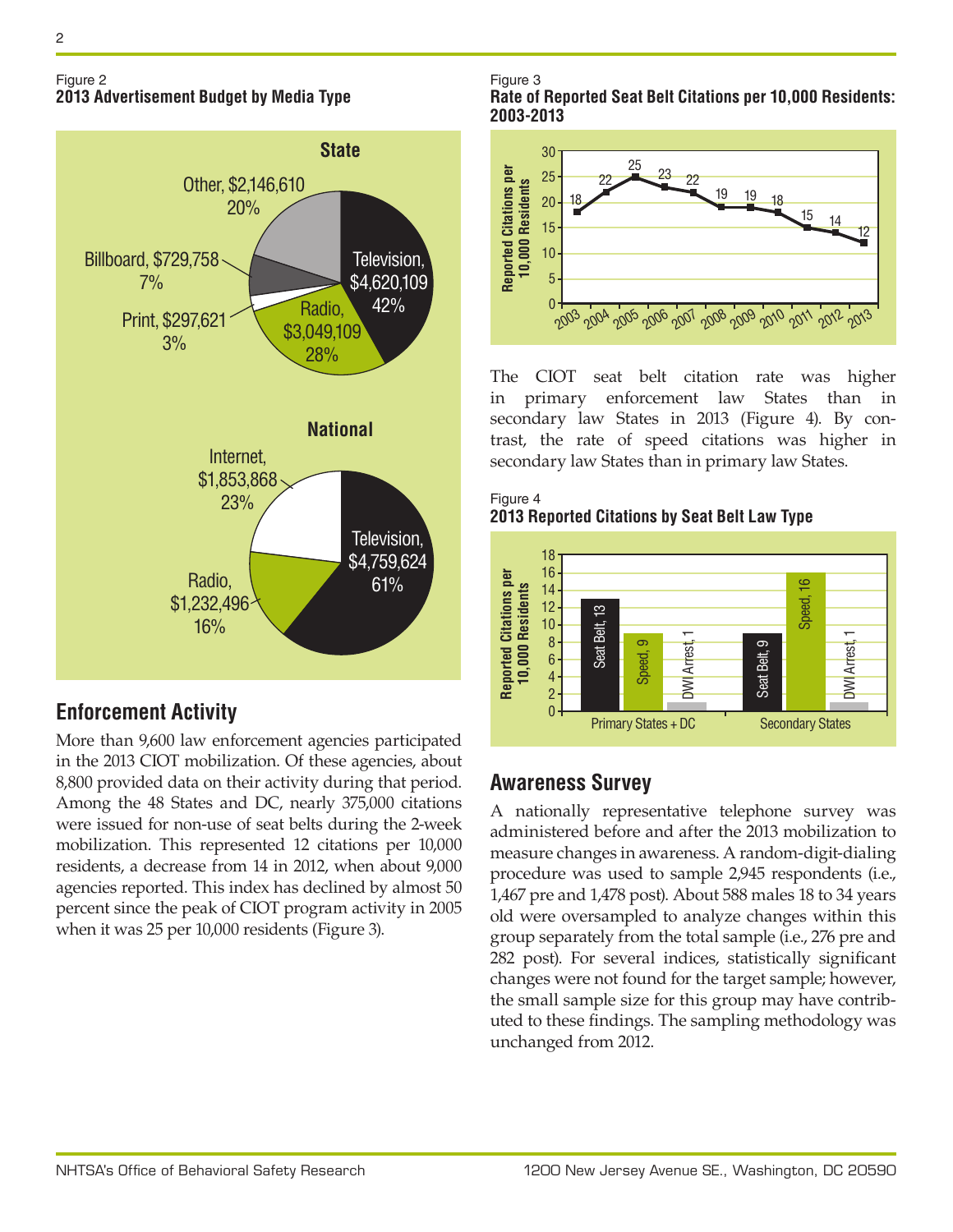*Awareness of the CIOT Slogan.* The 2013 survey showed a statistically significant 6-point increase in recognition of *Click It or Ticket* in the total sample  $(\chi^2(1, N = 2,702))$  = 15.41,  $p < 0.0001$ ). The survey found a statistically nonsignificant 5-point increase in this index among the target group  $(\chi^2 (1, N = 558) = 2.11, 1, p > 0.05)$ . Overall, there has been a substantial gain in CIOT slogan recognition since the first national survey, with about 8 in 10 respondents recognizing the slogan in 2013 (Figure 5).

#### Figure 5 **CIOT Slogan Recognition: 2003-2013**



*Awareness of Messages to Buckle Up.* The survey also asked about awareness of seat belt messages that encourage people to buckle up, such as public service announcements on TV, messages on the radio, signs on the road, and news stories. The total sample showed a statistically significant 8-point increase for this index  $(\chi^2 (1, N = 2,682) = 19.14, p < 0.0001)$ . The target sample showed a statistically non-significant 6-point increase  $(\chi^2 (1, N = 556) = 15.33, p > 0.05).$ 

*Sources of Messages to Buckle Up. Respondents who* reported seeing or hearing messages that encourage seat belt use were asked where they saw the messages through free-recall (i.e., answer choices not provided). Most notably, the total sample showed statistically significant 7- and 5-point increases for TV  $(\chi^2 \, (1, N =$ 1,960) = 9.56,  $p < 0.01$  and personal observation ( $\chi^2$  (1,  $N = 1,959$  = 16.73,  $p < 0.0001$ ), respectively. The target sample did not show a statistically significant change in free-recalled sources from pre- to post-CIOT. For both the total and target sample, the top free-recalled sources of information were TV, billboards, and radio. Internet ranked 5th and 7th for the target and total samples.

Respondents were asked specifically about being exposed to messages on the Internet that encourage belt use. There was no statistically significant change in reported exposure to these types of messages on the Internet from pre- to post-CIOT. While there was no change, about a quarter of the target group reported seeing messages on the Internet (i.e., 28% pre- and 27% post-), and a slightly smaller proportion for the total sample (i.e., 18% pre- and 16% post-).

Those who reported Internet exposure were asked if they were exposed to the seat belt messages on the Internet through advertisements, news stories, social network sites, videos, games, or other sources. Among the post-CIOT total sample, the most Internet exposure was reported for advertisements (51%), followed by stories (23%), social network (14%), other sources (8%), videos (6%), and games (2%). The greatest percentage of the target sample reported exposure through advertisements (55%), followed by news stories (23%), social networks (13%), videos (7%), and other sources (5%). No target group respondents reported exposure through Internet games.

*Awareness of Special Seat Belt Enforcement.* There were statistically significant increases in both the total  $(x^2 \, 1)$ ,  $N = 2,610$  = 41.68, p < 0.0001) and target ( $\chi^2$  (1, N = 546)  $= 12.30$ ,  $p < 0.0001$ ) samples for those reporting seeing or hearing about special seat belt enforcement in the past 30 days (10- and 14-point increases, respectively) (Figure 6).



#### **Saw or Heard about Special Belt Enforcement Effort: 2003-2013**



There has been a decline over time in pre-to-post program change in the awareness of special seat belt enforcement. Figure 6 shows much greater pre-to-post mobilization gains in earlier years than in later years, resulting in a steady decline in post-program levels among the total sample. There has been no change in pre-CIOT awareness since the first survey administration, which is likely associated with the question wording specifying enforcement activity "in the past 30 days."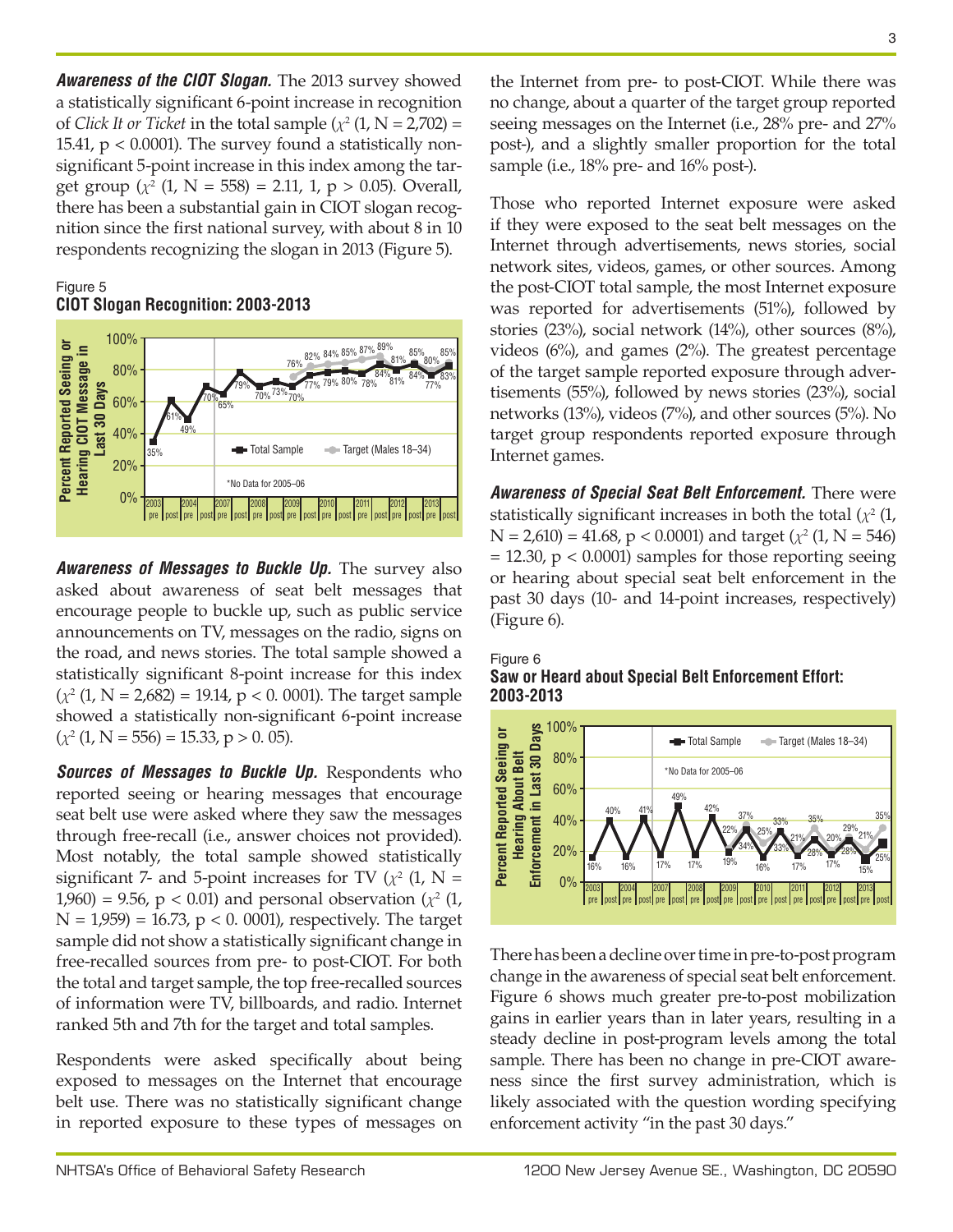Regarding awareness of nighttime seat belt enforcement activity, there was no statistically significant change in the total or target samples for the respondents reporting that they agreed or disagreed that police were writing seat belt tickets at night.

*Sources of Seat Belt Enforcement Awareness.* Respondents who reported seeing or hearing of special seat belt enforcement in their community in the past 30 days were asked to free-recall where they saw or heard the activity. The total sample showed statistically significant increases in free-recalled reporting of radio and billboard sources, with 7- and 11-point changes from 15 to 22 and 17 to 28 percent, respectively  $(x^2 (1, N = 530))$  $= 4.12$ , p < 0.05;  $χ²$  (1, N = 532) = 7.91, p < .01). The target sample showed no statistically significant change in free-recalled sources.

There were no statistically significant changes from preto-post CIOT in either group for free-recalled reporting of TV, newspapers, the Internet, messaging on police cars, personal observation, word from a friend, or educational programming as sources of seat belt enforcement activity information. However, TV, radio, and billboards ranked as the top three free-recalled sources of this information for both groups, with Internet ranking 9th for the total sample and 8th for the target.

Respondents were asked specifically about seeing or hearing anything about seat belt enforcement activity on the Internet. Neither group showed a statistically significant change in this index from pre-to-post CIOT. However, about a quarter of the target sample reported seeing messages on the Internet (30% pre- and 27% post-) and a smaller proportion of the total sample (15% pre- and 13% post-).

Of those who reported seeing these messages on the Internet, the post CIOT total sample reported exposure to advertisements (37%), followed by stories (33%), social network (21%), videos (14), other sources (10%), and games (2%). The target sample reported seeing or hearing about seat belt enforcement activity on the Internet through news stories (42%), followed by advertisements (39%), social networks (27%), videos (8%), and other sources (4%). No target group respondents reported exposure through Internet games.

*Awareness of Seat Belt Checkpoint Activity.* There was a statistically significant increase from pre-to-post CIOT in respondents reporting seeing or hearing about seat belt checkpoints in the past 30 days, with a 7-point increase for the total sample from 9 to 16 percent  $(\chi^2(1,$  $N = 2,620$  = 27.38,  $p < 0.0001$ ) and a 10-point increase for the target sample from 9 to 19 percent  $(\chi^2)$  (1, N =  $540$ ) = 11.66, p < 0.001). There was also a statistically significant 3-point increase from 6 to 9 percent for the total sample in those reporting personally seeing a seat belt checkpoint in the past 30 days  $(\chi^2 \, (1, N = 2,650) =$ 9.52,  $p < 0.01$ ). The target group showed a statistically non-significant 3-point increase from 8 to 11 percent for this index  $(\chi^2 (1, N = 549) = 1.73, p > 0.05)$ . Respondents were also asked if they had been personally stopped at a seat belt checkpoint in the past 30 days. There was no statistically significant change in respondents reporting being stopped at a seat belt checkpoint for either group.





*Perceived Risk of Getting a Ticket.* The perception that a person would be very likely to get a ticket for a seat belt violation showed a statistically significant increase from 35 to 40 percent in the total sample  $(\chi^2)$  (1, N = 2,236) = 7.75,  $p < 0.01$ ; however, the change from 33 to 39 percent in the target sample was not statistically significant  $(\chi^2 (1, N = 465) = 1.87, p > 0.05)$ . Males 18 to 34 years old were first oversampled for the survey in 2009. As seen in Figure 7, since that time, reported perceived risk of being very likely to get a ticket for not buckling up changed from 30 percent (post-2009) to 39 (post-2013) among this group.